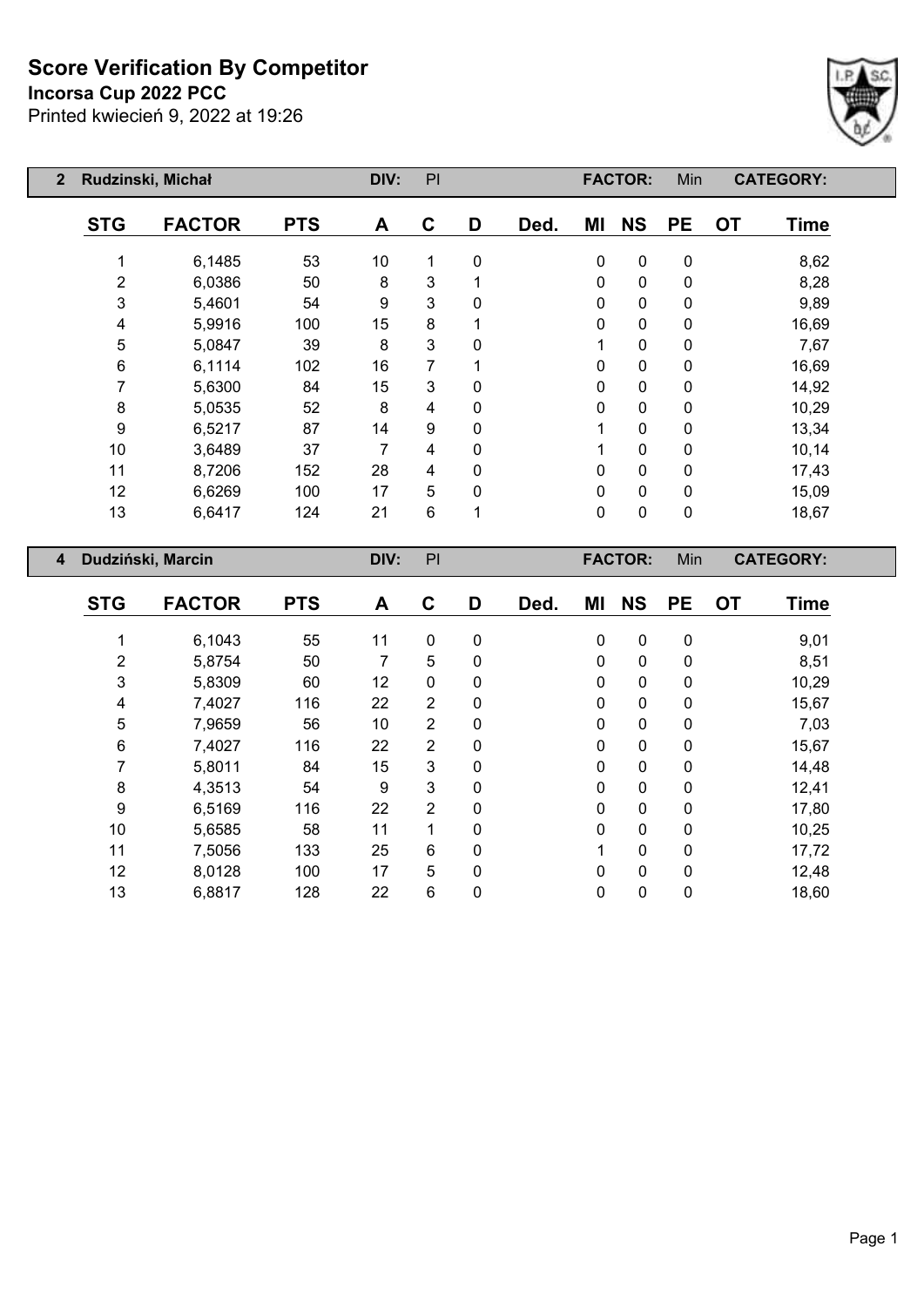#### **Incorsa Cup 2022 PCC**



| Pawlak, Kazimierz<br>5 |                |               |            | DIV: | PI             |          |      |          | <b>FACTOR:</b> | Min            |           | <b>CATEGORY:</b> |
|------------------------|----------------|---------------|------------|------|----------------|----------|------|----------|----------------|----------------|-----------|------------------|
|                        | <b>STG</b>     | <b>FACTOR</b> | <b>PTS</b> | A    | C              | D        | Ded. | ΜI       | <b>NS</b>      | <b>PE</b>      | <b>OT</b> | <b>Time</b>      |
|                        |                | 5,2423        | 53         | 10   | 1              | 0        |      | 0        | $\mathbf 0$    | 0              |           | 10, 11           |
|                        | $\overline{2}$ | 5,9770        | 52         | 8    | 4              | 0        |      | 0        | $\mathbf 0$    | 0              |           | 8,70             |
|                        | 3              | 5,0992        | 54         | 10   |                |          |      | 0        | $\mathbf{0}$   | 0              |           | 10,59            |
|                        | 4              | 5,2201        | 102        | 15   | 9              | $\Omega$ |      | 0        | $\mathbf 0$    | 0              |           | 19,54            |
|                        | 5              | 6,4596        | 52         | 9    | 2              |          |      | 0        | $\mathbf 0$    | 0              |           | 8,05             |
|                        | 6              | 6,0440        | 110        | 19   | 5              | 0        |      | 0        | $\mathbf 0$    | 0              |           | 18,20            |
|                        | 7              | 2,4773        | 82         | 14   | 4              | 0        |      | 0        | $\mathbf 0$    | 0              |           | 33,10            |
|                        | 8              | 4,6997        | 54         | 9    | 3              | $\Omega$ |      | 0        | $\mathbf 0$    | 0              |           | 11,49            |
|                        | 9              | 7,0388        | 116        | 22   | $\overline{2}$ | 0        |      | 0        | $\mathbf 0$    | 0              |           | 16,48            |
|                        | 10             | 3,8710        | 54         | 9    | 3              | 0        |      | 0        | $\mathbf 0$    | 0              |           | 13,95            |
|                        | 11             | 8,1453        | 148        | 27   | 4              |          |      | 0        | $\mathbf 0$    | 0              |           | 18,17            |
|                        | 12             | 5,0963        | 82         | 19   | $\overline{2}$ | 1        |      | $\Omega$ | $\mathbf 0$    | $\overline{2}$ |           | 16,09            |
|                        | 13             | 7,2905        | 134        | 25   | 3              | 0        |      | 0        | $\pmb{0}$      | 0              |           | 18,38            |

| 6 | Cierpica, Tomasz |               |            | PI<br>DIV: |                |                |      |    | <b>FACTOR:</b> | Min<br><b>CATEGORY:</b> |           |             |  |
|---|------------------|---------------|------------|------------|----------------|----------------|------|----|----------------|-------------------------|-----------|-------------|--|
|   | <b>STG</b>       | <b>FACTOR</b> | <b>PTS</b> | A          | C              | D              | Ded. | ΜI | <b>NS</b>      | <b>PE</b>               | <b>OT</b> | <b>Time</b> |  |
|   |                  | 6,1916        | 53         | 10         | 1              | 0              |      | 0  | $\mathbf 0$    | $\mathbf 0$             |           | 8,56        |  |
|   | 2                | 7,1625        | 52         | 9          | $\overline{2}$ |                |      | 0  | $\mathbf 0$    | 0                       |           | 7,26        |  |
|   | 3                | 5,9669        | 54         | 9          | 3              | 0              |      | 0  | $\mathbf 0$    | 0                       |           | 9,05        |  |
|   | 4                | 5,2394        | 93         | 17         | 6              | 0              |      |    | 0              | 0                       |           | 17,75       |  |
|   | 5                | 5,5198        | 60         | 12         | 0              | 0              |      | 0  | 0              | 0                       |           | 10,87       |  |
|   | 6                | 6,1481        | 98         | 15         | 7              | $\overline{2}$ |      | 0  | 0              | $\mathbf 0$             |           | 15,94       |  |
|   |                  | 5,1806        | 76         | 12         | 5              |                |      | 0  | 0              | 0                       |           | 14,67       |  |
|   | 8                | 4,5000        | 54         | 9          | $\mathbf{3}$   | 0              |      | 0  | $\mathbf 0$    | 0                       |           | 12,00       |  |
|   | 9                | 8,2317        | 108        | 18         | 6              | 0              |      | 0  | 0              | 0                       |           | 13,12       |  |
|   | 10               | 7,4689        | 54         | 9          | 3              | 0              |      | 0  | 0              | 0                       |           | 7,23        |  |
|   | 11               | 7,8645        | 130        | 20         | 9              | 3              |      | 0  | $\mathbf{0}$   | 0                       |           | 16,53       |  |
|   | 12               | 7,2323        | 104        | 19         | 3              | $\mathbf{0}$   |      | 0  | $\mathbf{0}$   | 0                       |           | 14,38       |  |
|   | 13               | 6,0716        | 117        | 23         | 4              | 0              |      |    | 0              | 0                       |           | 19,27       |  |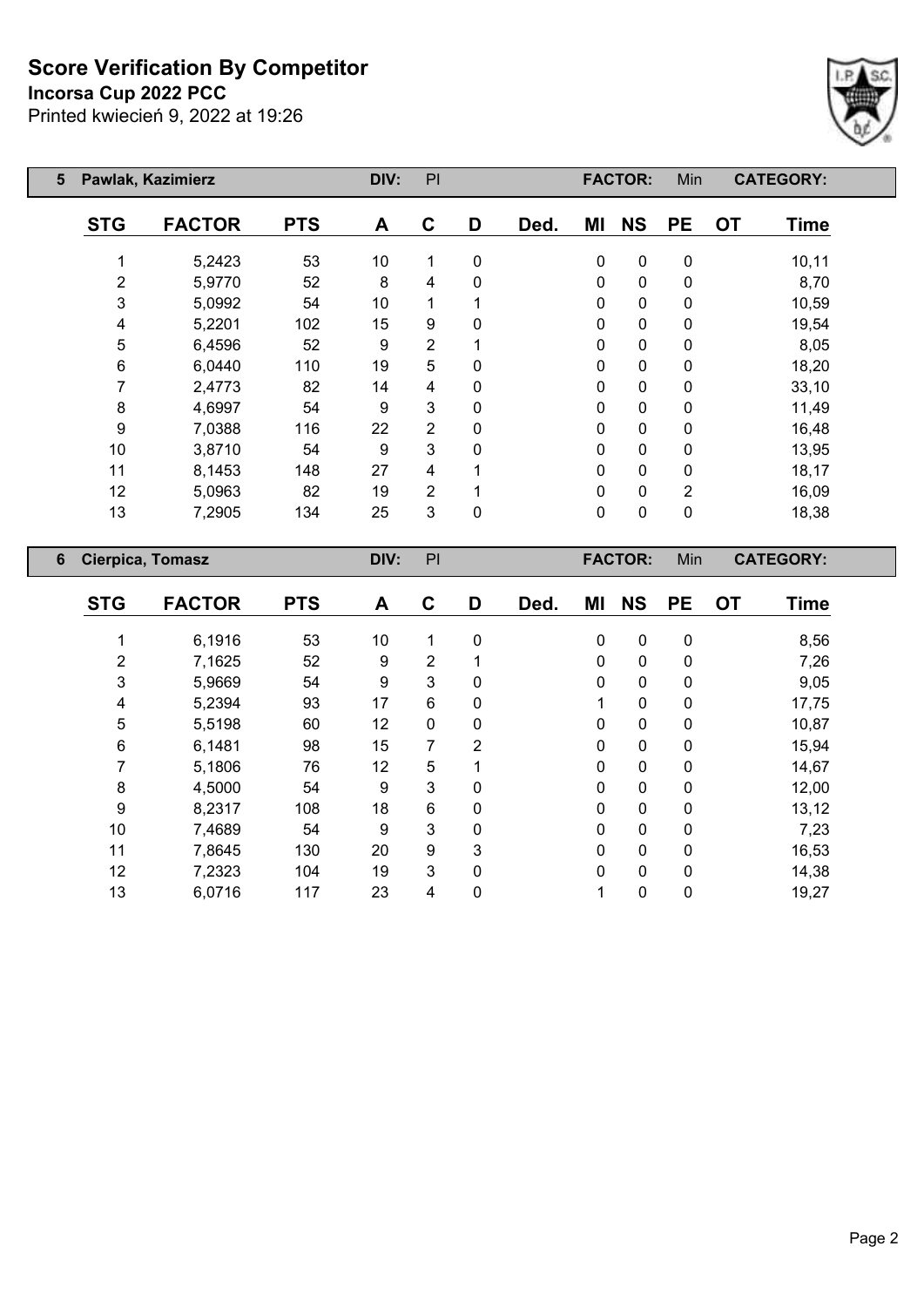**Incorsa Cup 2022 PCC**



| Danieluk, Paweł<br>9 |                |                     | DIV:       | PI   |                |              |      | <b>FACTOR:</b> | Min            | <b>CATEGORY:</b> |                          |   |
|----------------------|----------------|---------------------|------------|------|----------------|--------------|------|----------------|----------------|------------------|--------------------------|---|
|                      | <b>STG</b>     | <b>FACTOR</b>       | <b>PTS</b> | A    | C              | D            | Ded. | ΜI             | <b>NS</b>      | <b>PE</b>        | <b>OT</b><br><b>Time</b> |   |
|                      | 1              | 6,1700              | 53         | 10   | 1              | $\mathbf 0$  |      | $\mathbf 0$    | $\mathbf 0$    | $\pmb{0}$        | 8,59                     |   |
|                      | $\overline{2}$ | 6,1050              | 50         | 7    | 5              | 0            |      | $\mathbf{0}$   | $\pmb{0}$      | $\pmb{0}$        | 8,19                     |   |
|                      | 3              | 6,4133              | 54         | 9    | 3              | 0            |      | $\mathbf{0}$   | $\pmb{0}$      | $\pmb{0}$        | 8,42                     |   |
|                      | 4              | 5,5094              | 106        | 18   | 5              |              |      | $\mathbf 0$    | $\pmb{0}$      | $\pmb{0}$        | 19,24                    |   |
|                      | 5              | 6,5789              | 50         | 7    | 5              | $\mathbf{0}$ |      | $\mathbf{0}$   | $\pmb{0}$      | $\pmb{0}$        | 7,60                     |   |
|                      | 6              | 7,2386              | 108        | 19   | 4              |              |      | $\mathbf{0}$   | $\pmb{0}$      | $\pmb{0}$        | 14,92                    |   |
|                      | 7              | 5,6414              | 84         | 15   | 3              | 0            |      | 0              | $\pmb{0}$      | $\pmb{0}$        | 14,89                    |   |
|                      | 8              | 3,4525              | 56         | 10   | 2              | 0            |      | $\mathbf{0}$   | $\pmb{0}$      | $\pmb{0}$        | 16,22                    |   |
|                      | 9              | 6,8528              | 108        | 18   | 6              | $\Omega$     |      | $\mathbf{0}$   | $\mathbf 0$    | $\pmb{0}$        | 15,76                    |   |
|                      | 10             | 7,2973              | 54         | 9    | 3              | 0            |      | $\mathbf{0}$   | $\mathbf 0$    | $\pmb{0}$        | 7,40                     |   |
|                      | 11             | 8,1208              | 156        | 30   | $\overline{2}$ | 0            |      | $\mathbf 0$    | $\mathbf 0$    | $\pmb{0}$        | 19,21                    |   |
|                      | 12             | 6,8436              | 98         | 17   | 4              |              |      | $\mathbf{0}$   | $\mathbf 0$    | $\mathbf 0$      | 14,32                    |   |
|                      | 13             | 6,9307              | 126        | 21   | 7              | $\mathbf 0$  |      | $\mathbf 0$    | $\pmb{0}$      | $\pmb{0}$        | 18,18                    |   |
| 13                   |                | Włoczewski, Mateusz |            | DIV: | PI             |              |      |                | <b>FACTOR:</b> | Min              | <b>CATEGORY:</b>         | J |
|                      | лтл            | F & ATAR            | RTA.       |      | ⌒              | n            | r.   | .              | <b>LIA</b>     | n –              |                          |   |

| <b>STG</b> | <b>FACTOR</b> | <b>PTS</b> | A  | C              | D            | Ded. | MI           | <b>NS</b>    | <b>PE</b> | <b>OT</b> | <b>Time</b> |
|------------|---------------|------------|----|----------------|--------------|------|--------------|--------------|-----------|-----------|-------------|
|            |               |            |    |                |              |      |              |              |           |           |             |
|            | 5,7562        | 51         | 9  | $\overline{2}$ | 0            |      | 0            | $\mathbf 0$  | 0         |           | 8,86        |
| 2          | 6,3527        | 58         | 11 |                | 0            |      | 0            | 0            | 0         |           | 9,13        |
| 3          | 4,0704        | 37         | 7  | 4              | 0            |      |              | $\mathbf 0$  | 0         |           | 9,09        |
| 4          | 5,5202        | 104        | 17 | 6              |              |      | 0            | $\mathbf 0$  | 0         |           | 18,84       |
| 5          | 4,6638        | 43         | 10 | 1              | 0            |      |              | $\mathbf{0}$ | 0         |           | 9,22        |
| 6          | 6,4475        | 100        | 15 | 8              |              |      | 0            | $\mathbf 0$  | 0         |           | 15,51       |
|            | 5,7625        | 82         | 14 | 4              | $\Omega$     |      | $\Omega$     | $\mathbf{0}$ | 0         |           | 14,23       |
| 8          | 4,8485        | 56         | 10 | $\overline{2}$ | 0            |      | 0            | 0            | 0         |           | 11,55       |
| 9          | 7,8628        | 110        | 20 | 3              | ◢            |      | 0            | $\mathbf{0}$ | 0         |           | 13,99       |
| 10         | 5,9794        | 58         | 11 |                | 0            |      | $\mathbf{0}$ | $\mathbf{0}$ | 0         |           | 9,70        |
| 11         | 8,3333        | 142        | 23 | 9              | 0            |      | 0            | $\mathbf 0$  | 0         |           | 17,04       |
| 12         | 7,0981        | 102        | 18 | 4              | $\mathbf{0}$ |      | 0            | 0            | 0         |           | 14,37       |
| 13         | 7,2480        | 128        | 22 | 6              | 0            |      | 0            | $\mathbf 0$  | 0         |           | 17,66       |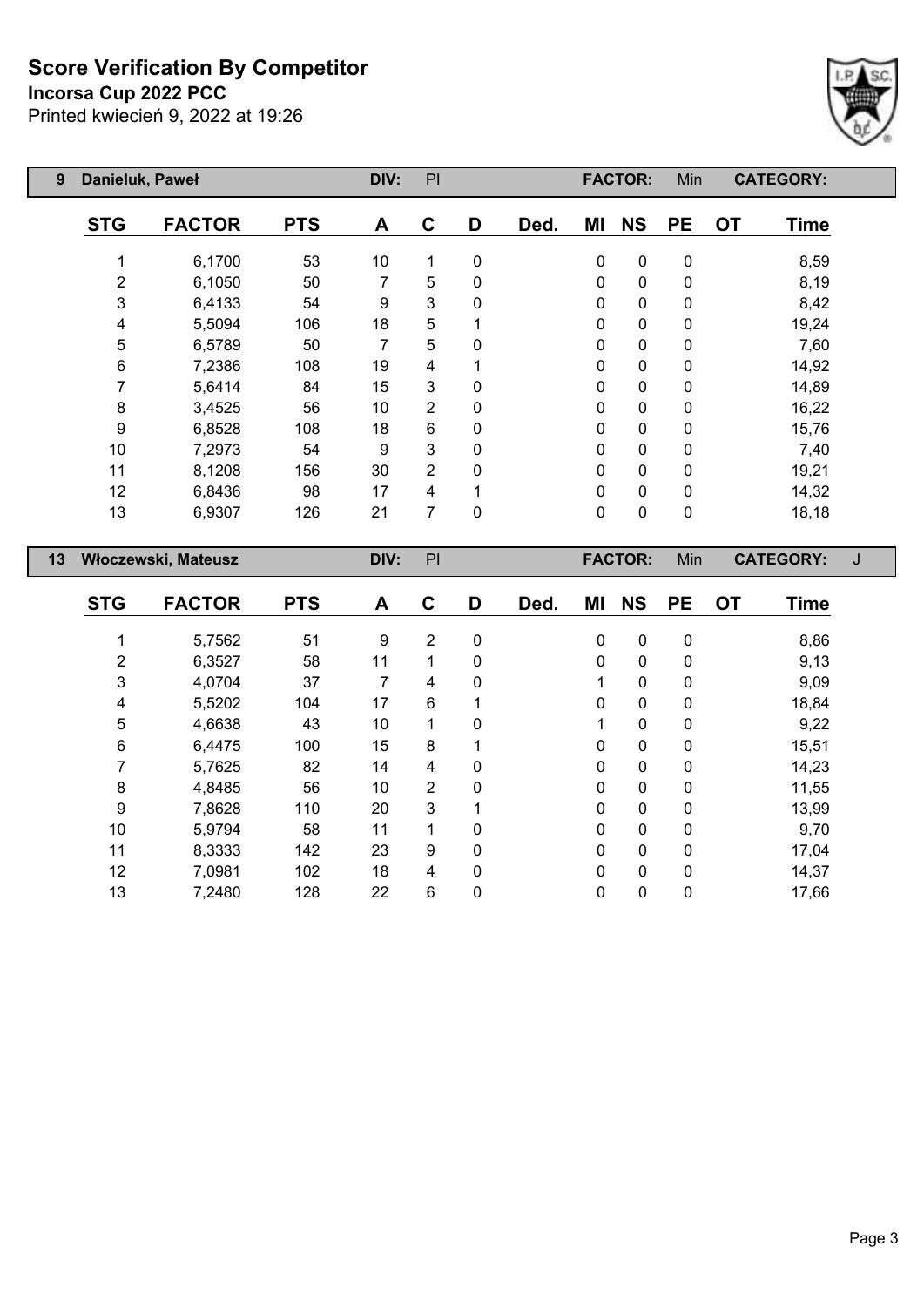**Incorsa Cup 2022 PCC**



| 14 | Hvozdz, Piotr    | DIV:          | PI         |      |                |   | <b>FACTOR:</b> | Min            |                | <b>CATEGORY:</b> |           |                  |
|----|------------------|---------------|------------|------|----------------|---|----------------|----------------|----------------|------------------|-----------|------------------|
|    | <b>STG</b>       | <b>FACTOR</b> | <b>PTS</b> | A    | C              | D | Ded.           | ΜI             | <b>NS</b>      | <b>PE</b>        | <b>OT</b> | <b>Time</b>      |
|    |                  | 4,9683        | 47         | 8    | $\overline{2}$ |   |                | $\mathbf 0$    | $\pmb{0}$      | $\pmb{0}$        |           | 9,46             |
|    | $\overline{2}$   | 3,9192        | 33         | 6    | 4              |   |                | 1              | $\pmb{0}$      | 0                |           | 8,42             |
|    | 3                | 2,5705        | 31         | 6    | 3              | 2 |                | 1              | $\pmb{0}$      | 0                |           | 12,06            |
|    | 4                | 4,8679        | 94         | 14   | 7              | 3 |                | 0              | $\pmb{0}$      | 0                |           | 19,31            |
|    | 5                | 5,3131        | 56         | 10   | 2              | 0 |                | 0              | $\pmb{0}$      | 0                |           | 10,54            |
|    | 6                | 2,7297        | 41         | 15   | 5              |   |                | 3              | $\mathbf 0$    | $\overline{2}$   |           | 15,02            |
|    | 7                | 4,5514        | 70         | 10   | 6              | 2 |                | $\mathbf{0}$   | $\mathbf 0$    | $\mathbf 0$      |           | 15,38            |
|    | 8                | 1,5046        | 28         | 9    | 1              | 0 |                | $\overline{2}$ | $\mathbf 0$    | $\mathbf 0$      |           | 18,61            |
|    | $\boldsymbol{9}$ | 6,4118        | 104        | 16   | 8              | 0 |                | $\mathbf 0$    | $\mathbf 0$    | $\mathbf 0$      |           | 16,22            |
|    | 10               | 5,4113        | 50         | 7    | 5              | 0 |                | $\mathbf{0}$   | $\mathbf 0$    | $\mathbf 0$      |           | 9,24             |
|    | 11               | 6,9895        | 140        | 23   | 8              |   |                | $\mathbf 0$    | $\mathbf 0$    | 0                |           | 20,03            |
|    | 12               | 4,5918        | 90         | 15   | 4              | 3 |                | $\mathbf 0$    | $\mathbf 0$    | 0                |           | 19,60            |
|    | 13               | 4,6185        | 115        | 23   | 3              | 1 |                | 1              | $\pmb{0}$      | $\pmb{0}$        |           | 24,90            |
| 15 | Bulda, Łukasz    |               |            | DIV: | PI             |   |                |                | <b>FACTOR:</b> | Min              |           | <b>CATEGORY:</b> |

|            | <b>FACTOR</b> |            |    | C              |                | Ded. | MI          | <b>NS</b>   | <b>PE</b>    |           |             |
|------------|---------------|------------|----|----------------|----------------|------|-------------|-------------|--------------|-----------|-------------|
| <b>STG</b> |               | <b>PTS</b> | A  |                | D              |      |             |             |              | <b>OT</b> | <b>Time</b> |
|            | 5,4945        | 55         | 11 | $\mathbf 0$    | 0              |      | $\mathbf 0$ | $\mathbf 0$ | $\mathbf 0$  |           | 10,01       |
| 2          | 6,1105        | 52         | 8  | 4              | 0              |      | 0           | 0           | 0            |           | 8,51        |
| 3          | 5,7332        | 52         | 8  | 4              | 0              |      | 0           | 0           | 0            |           | 9,07        |
| 4          | 5,8109        | 110        | 19 | 5              | 0              |      | 0           | $\mathbf 0$ | 0            |           | 18,93       |
| 5          | 6,5139        | 54         | 9  | 3              | $\mathbf{0}$   |      | 0           | $\mathbf 0$ | $\mathbf{0}$ |           | 8,29        |
| 6          | 6,2060        | 97         | 19 | 4              | 0              |      | 1           | $\mathbf 0$ | 0            |           | 15,63       |
|            | 5,4422        | 80         | 13 | 5              | $\mathbf{0}$   |      | 0           | $\mathbf 0$ | 0            |           | 14,70       |
| 8          | 5,4280        | 52         | 8  | 4              | 0              |      | 0           | $\mathbf 0$ | 0            |           | 9,58        |
| 9          | 5,8228        | 92         | 17 | 5              | $\overline{2}$ |      | 0           | $\mathbf 0$ | 1            |           | 15,80       |
| 10         | 6,6584        | 54         | 9  | 3              | $\mathbf{0}$   |      | 0           | $\mathbf 0$ | $\Omega$     |           | 8,11        |
| 11         | 6,5256        | 148        | 26 | 6              | 0              |      | $\mathbf 0$ | $\pmb{0}$   | 0            |           | 22,68       |
| 12         | 6,7358        | 104        | 19 | 3              | $\mathbf{0}$   |      | 0           | $\mathbf 0$ | $\mathbf{0}$ |           | 15,44       |
| 13         | 7,1654        | 136        | 26 | $\overline{2}$ | 0              |      | 0           | 0           | 0            |           | 18,98       |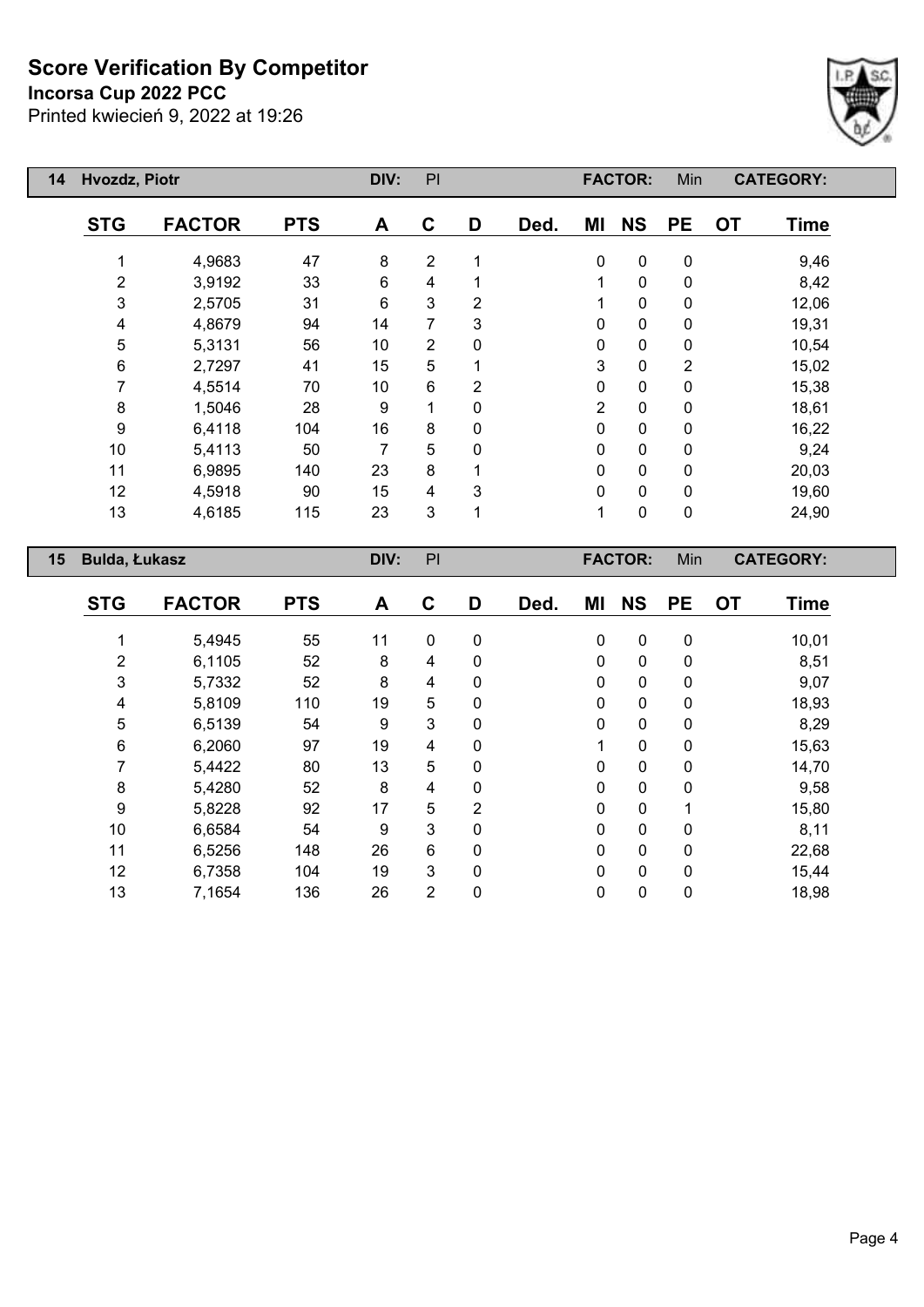## **Incorsa Cup 2022 PCC**



| 16 | Borgosz1, Jakub  |               |              |             | PI           |              |      |             | <b>FACTOR:</b> | Min         | <b>CATEGORY:</b>         |  |
|----|------------------|---------------|--------------|-------------|--------------|--------------|------|-------------|----------------|-------------|--------------------------|--|
|    | <b>STG</b>       | <b>FACTOR</b> | <b>PTS</b>   | A           | $\mathbf{C}$ | D            | Ded. | ΜI          | <b>NS</b>      | <b>PE</b>   | <b>OT</b><br><b>Time</b> |  |
|    |                  | 0,0000        | 25           | $\mathbf 0$ | $\mathbf 0$  | $\mathbf 0$  |      | $\mathbf 0$ | $\mathbf 0$    | $\pmb{0}$   | 0,00                     |  |
|    | 2                | 0,0000        | 0            | 0           | $\mathbf 0$  | 0            |      | 0           | $\mathbf 0$    | $\mathbf 0$ | 0,00                     |  |
|    | 3                | 0,0000        | $\Omega$     | 0           | $\mathbf 0$  | 0            |      | 0           | $\mathbf 0$    | $\mathbf 0$ | 0,00                     |  |
|    | 4                | 0,0000        | 0            | 0           | 0            | 0            |      | 0           | $\mathbf 0$    | 0           | 0,00                     |  |
|    | 5                | 0,0000        | 20           | 0           | 0            | 0            |      | 0           | $\pmb{0}$      | $\pmb{0}$   | 0,00                     |  |
|    | 6                | 0,0000        | 20           | 0           | 0            | 0            |      | 0           | $\mathbf 0$    | 0           | 0,00                     |  |
|    | 7                | 0,0000        | 10           | 0           | 0            | $\mathbf{0}$ |      | 0           | $\mathbf 0$    | 0           | 0,00                     |  |
|    | 8                | 0,0000        | 20           | 0           | $\mathbf 0$  | 0            |      | 0           | $\mathbf 0$    | 0           | 0,00                     |  |
|    | $\boldsymbol{9}$ | 0,0000        | 0            | 0           | $\mathbf 0$  | 0            |      | 0           | $\mathbf 0$    | 0           | 0,00                     |  |
|    | 10               | 0,0000        | 0            | 0           | $\mathbf 0$  | 0            |      | 0           | $\mathbf 0$    | 0           | 0,00                     |  |
|    | 11               | 0,0000        | $\mathbf{0}$ | 0           | 0            | 0            |      | 0           | $\mathbf 0$    | 0           | 0,00                     |  |
|    | 12               | 0,0000        | 10           | 0           | $\mathbf{0}$ | 0            |      | 0           | $\mathbf 0$    | 0           | 0,00                     |  |
|    | 13               | 0,0000        | 30           | 0           | $\pmb{0}$    | $\pmb{0}$    |      | 0           | $\mathbf 0$    | $\mathbf 0$ | 0,00                     |  |
| 17 | Włoczewski, Adam |               |              |             |              |              |      |             | <b>FACTOR:</b> | Min         | <b>CATEGORY:</b>         |  |

| <b>STG</b> | <b>FACTOR</b> | <b>PTS</b> | A  | C              | D | Ded. | ΜI             | <b>NS</b>    | <b>PE</b> | <b>OT</b> | <b>Time</b> |
|------------|---------------|------------|----|----------------|---|------|----------------|--------------|-----------|-----------|-------------|
|            | 2,7611        | 23         | 8  | 1              | 0 |      | $\overline{2}$ | $\mathbf 0$  | 0         |           | 8,33        |
| 2          | 6,4596        | 52         | 8  | 4              | 0 |      | $\Omega$       | $\Omega$     | 0         |           | 8,05        |
| 3          | 5,4309        | 46         | 5  | 7              | 0 |      | $\mathbf{0}$   | 0            | 0         |           | 8,47        |
| 4          | 4,9044        | 100        | 15 | 8              |   |      | $\Omega$       | 0            | 0         |           | 20,39       |
| 5          | 5,1392        | 48         | 8  | 2              | 2 |      | $\mathbf{0}$   | 0            | 0         |           | 9,34        |
| 6          | 7,0634        | 108        | 19 | 4              |   |      | $\Omega$       | $\mathbf{0}$ | 0         |           | 15,29       |
|            | 3,2237        | 50         | 11 | 5              | 0 |      | 2              | $\mathbf{0}$ | 0         |           | 15,51       |
| 8          | 5,1458        | 60         | 12 | $\mathbf 0$    | 0 |      | $\Omega$       | 0            | 0         |           | 11,66       |
| 9          | 8,1169        | 100        | 16 | 6              | 2 |      | $\mathbf{0}$   | $\mathbf{0}$ | 0         |           | 12,32       |
| 10         | 5,1948        | 44         | 6  | 4              | 2 |      | $\mathbf{0}$   | $\mathbf{0}$ | 0         |           | 8,47        |
| 11         | 6,4045        | 114        | 22 | 8              | 0 |      | $\overline{2}$ | $\mathbf{0}$ | 0         |           | 17,80       |
| 12         | 5,0869        | 79         | 14 | $6\phantom{1}$ |   |      |                | $\mathbf{0}$ | 0         |           | 15,53       |
| 13         | 6,2366        | 116        | 17 | 10             |   |      | 0              | 0            | 0         |           | 18,60       |